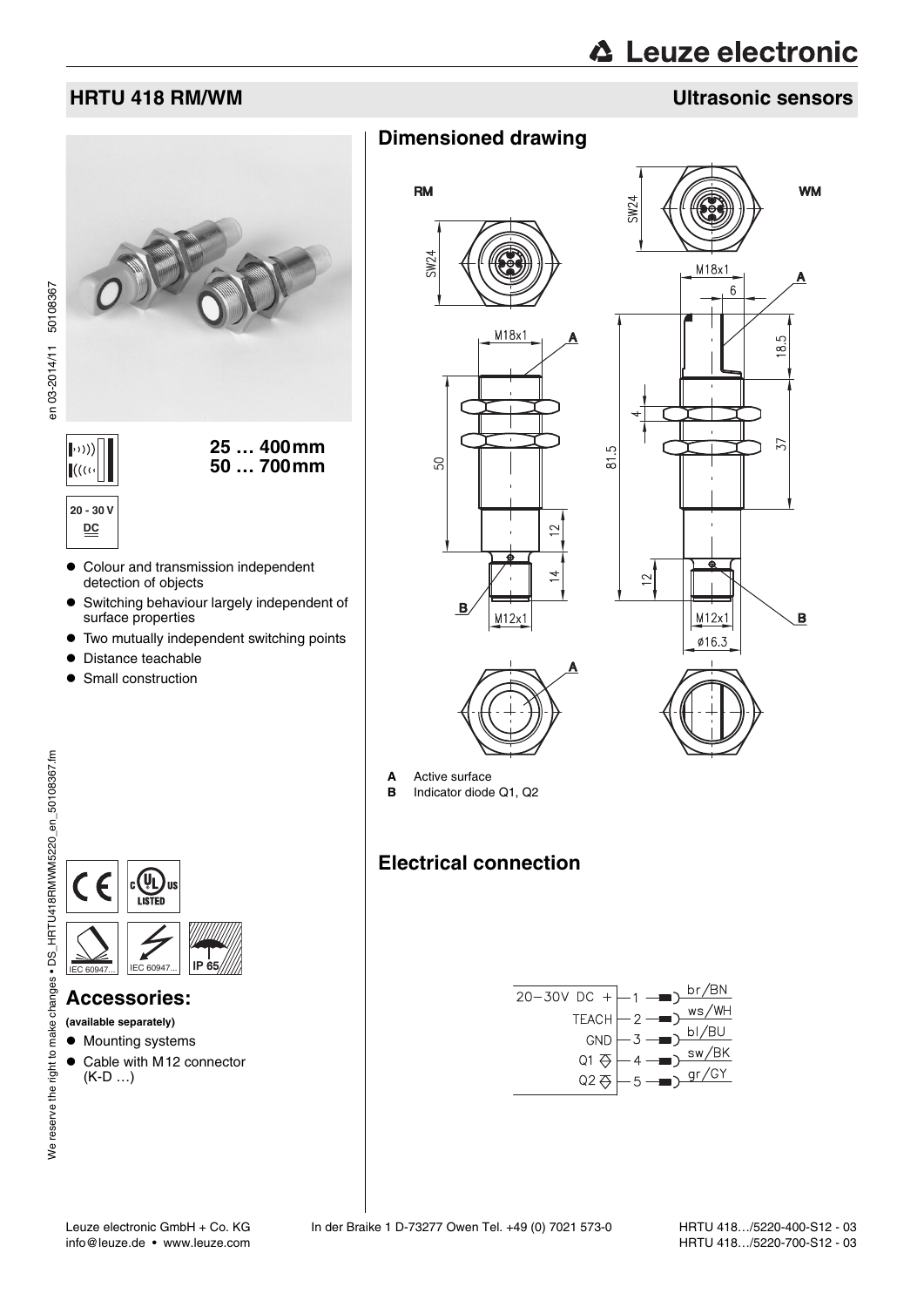# **△ Leuze electronic**

## **HRTU 418 RM/WM**

### **Specifications**

Operating range 1) Ultrasonic frequency<br>
Typ. opening angle<br>
2008 See diagrams Typ. opening angle see diagrams see diagrams see diagrams see diagrams see diagrams see diagrams see diagrams <br>Resolution Resolution<br>Direction of beam

Reproducibility<br>
Switching hysteresis<br>
Temperature drift<br>  $\pm 1$  mm<br>  $\pm 0.17\%$ /K Switching hysteresis 10mm Temperature drift ± 0.17%/K

### **Timing**

Switching frequency 10Hz 5Hz Response time 50ms 100ms Delay before start-up 20ms

### **Electrical data**

Operating voltage  $U_B$  <sup>2)</sup> Residual ripple Bias current<br>Switching output Suite of the system of the system of the system of the system of the system of the system of the system of the system of the system of the system of the system of the system of the system of the system of the system of th Output current<br>Switching range adjustment

# **Indicators**

**Mechanical data**  Weight Viens Ultrasonic transducer and the state of the society of the society of the society of the society of the society of the society of the society of the society of the society of the society of the society of the s Ultrasonic transducer<br>Connection type

### **Environmental data**

Protective circuit<sup>4)</sup> VDE safety class III Protection class and in the UP 65<br>Standards applied Communication CD 12 15 FC 60947-5-2 Standards applied IEC<br>Fitting position any Fitting position<br>Certifications

**Ultrasonic specifications HRTU 418 ...-400-S12 HRTU 418...-700-S12**<br>Operating range <sup>1)</sup> 25 ... 400mm 25 ... 700mm 25 ... 700mm

25 … 400mm 50 … 700mm Adjustment range 1980 metal was died wat also waar alleged was die 40 … 400mm 40 mm 40 mm 400mm 400mm 400mm 40<br>Adjustment van die 1990 mm 400mm 400mm 400mm 400mm 400mm 400mm 400mm 400mm 400mm 400mm 400mm 400mm 400mm 400mm Direction of beam HRTU 418RM/P…: straight, HRTU 418WM/P…: angular, 90°

20 ... 30 V DC (incl.  $\pm$  10% residual ripple)<br> $\pm$  10% of U<sub>B</sub> EAT WE BRUCCO.<br>Switching in case of object recognition<br>300mA section.  $3...6s$ teach-in Q2: teach input (pin 2) connected to GND for 6 … 9s

Yellow LED output Q1, output Q2<br>
Flashing yellow LED teaching procedure teaching procedure

> metal/brass nickel-plated<br>50 g M12 connector, plastic, 5-pin

Ambient temp. (operation/storage) -25°C ... +70°C/-40°C ... +85°C  $1, 2, 3$  $UL$  508, C22.2 No.14-13 2) 5)

1) For the complete temperature range, measured object ≥ 20x20mm

2) For UL applications: for use in class 2 circuits according to NEC only<br>3) The ceramic material of the ultrasonic transducer contains lead zircon

3) The ceramic material of the ultrasonic transducer contains lead zirconium titanate (PZT)<br>4)  $1 =$ short-circuit and overload protection  $2 =$ polarity reversal protection  $3 =$ wire break and

- 4) 1=short-circuit and overload protection, 2=polarity reversal protection, 3=wire break and inductive protection
- 5) These proximity switches shall be used with UL Listed Cable assemblies rated 30V, 0.5A min, in the field installation, or equivalent (categories: CYJV/CYJV7 or PVVA/PVVA7)

### **Order guide**

direction of beam: 90°

|                                                            | <b>Designation</b>        | Part No. |
|------------------------------------------------------------|---------------------------|----------|
| Operating range: 25  400mm,<br>direction of beam: straight | HRTU 418RM/P-5220-400-S12 | 50109016 |
| Operating range: 25  400mm,<br>direction of beam: 90°      | HRTU 418WM/P-5220-400-S12 | 50109017 |
| Operating range: 50  700mm,<br>direction of beam: straight | HRTU 418RM/P-5220-700-S12 | 50109018 |
| Operating range: 50  700mm,                                | HRTU 418WM/P-5220-700-S12 | 50109019 |

### **Diagrams**

### **HRTU 418 …-400-S12**

Typ. response behaviour (object 20x20mm)



## **Remarks**

### **Operate in accordance with intended use!**  $\&$  This product is not a safety sensor

- and is not intended as personnel protection.
- $\&$  The product may only be put into

operation by competent persons.  $\ddot{\phi}$  Only use the product in accor-

dance with the intended use.

 **Temperature drift** ± 0.17%/K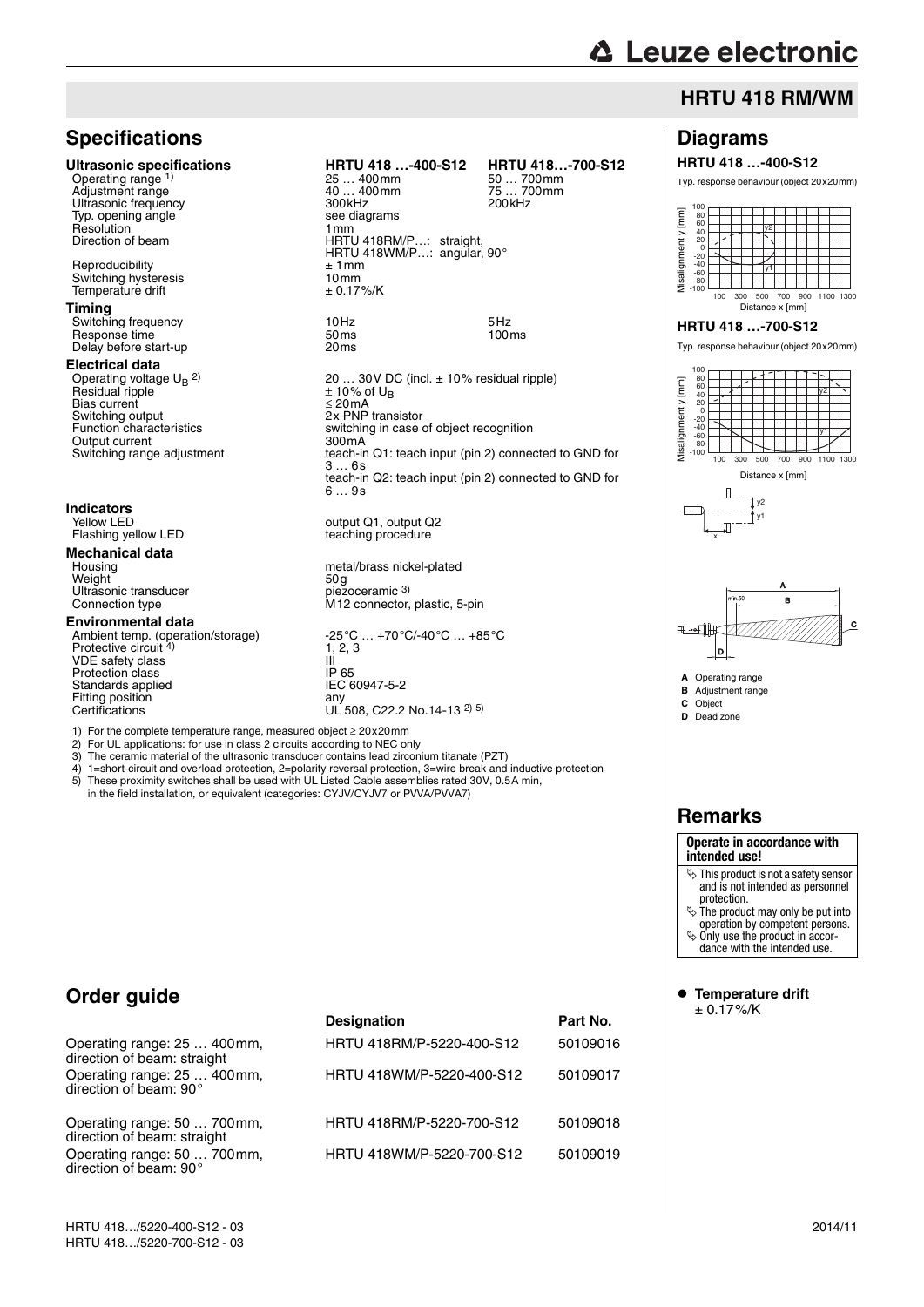### **Teach-in via input**

- **1.**Position measurement object at the desired distance.
- **2.**The respective teach function is activated by applying GND to the teach input (pin 2). The teach event is signalled by slow flashing of the LEDs.

| Teach function      | Teach phase / duration of the teach signal | <b>LED Q1</b> | <b>LED Q2</b> |
|---------------------|--------------------------------------------|---------------|---------------|
| Teach preparation   | A/03s                                      | off           | off           |
| switching output Q1 | B/36s                                      | lflashes      | ∣off          |
| switching output Q2 | C/69s                                      | ∣off          | lflashes      |

**3.** To finish the teach event, disconnect the teach input from GND or switch it to  $+U_B$  after the desired time. If the teach event has not completed after 9s, it begins again with phase B.

**4.**A successful teach event is signalled by the end of the flashing.

### **Error messages**

LEDs which continuously flash fast signal an unsuccessful teach event (sensor not ready):

| <b>LED Q1</b>             | LED Q2                    | Error                                  |
|---------------------------|---------------------------|----------------------------------------|
| flashes rapidly           | switching state output Q2 | teach switching output Q1 unsuccessful |
| switching state output Q1 | flashes rapidly           | teach switching output Q1 unsuccessful |

Remedy:

- $\bullet$  Disconnect sensor from voltage to restore the old values.
- Repeat teach event